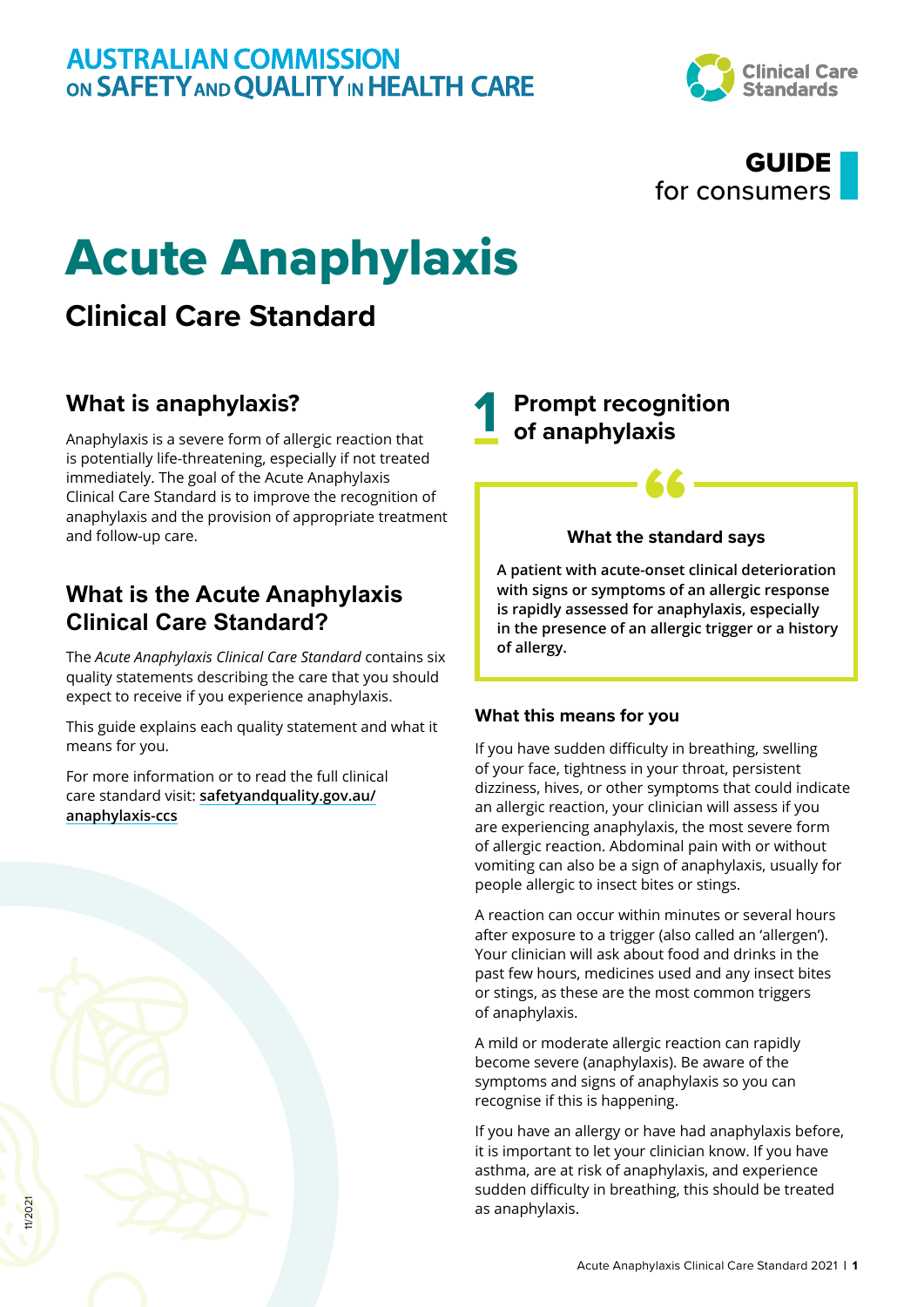

# **2 Immediate injection of intramuscular adrenaline**

# **What the standard says 66**<br>stand

**A patient with anaphylaxis, or suspected anaphylaxis, is administered adrenaline intramuscularly without delay, before any other treatment including asthma medicines. Corticosteroids and antihistamines are not first line treatment for anaphylaxis.**

#### **What this means for you**

If a clinician believes you are experiencing anaphylaxis, they will immediately give you an injection of adrenaline into the outer mid-thigh muscle.

When you recognise the signs of anaphylaxis use your adrenaline injector without delay (if you have been prescribed one) and call for help immediately. Give the intramuscular injection of adrenaline into your outer mid-thigh. Using your adrenaline injector when you first have symptoms of anaphylaxis can help reverse the allergic reaction and prevent it from becoming life-threatening. If you are not sure, it is safer to use adrenaline than to wait for your symptoms to get worse. The adrenaline injection should work within minutes. If you do not start to feel better after five minutes, use a second adrenaline injector, if you have one.

Adrenaline lessens the effects of anaphylaxis by reducing throat swelling, opening the airways, and maintaining heart function and blood pressure.

Other medicines (including non-sedating antihistamines and asthma medicines) that relieve symptoms such as itchy or red skin and breathlessness should only be used after adrenaline, and will be prescribed and/or given if considered necessary.

## **3 Correct patient positioning**

# **What the standard says 66**<br>stand

**A patient experiencing anaphylaxis is laid flat or allowed to sit with legs extended if breathing is difficult. An infant is held or laid horizontally. The patient is not allowed to stand or walk during, or immediately after, the event until they are assessed as safe to do so, even if they appear to have recovered.**

#### **What this means for you**

When you are experiencing anaphylaxis you will be advised to lie flat (see **Figure 1**, position **A**), or sit with your legs outstretched if breathing is difficult (see position **B**). Your legs can be elevated if you feel faint. If you are pregnant you should lie on your left side to ensure continued blood circulation to your baby (see position **C**). An infant should be held horizontally across your body (see position **D**). Do not hold an infant upright or over your shoulder (see position **E**).

If you stand up too quickly after anaphylaxis, your blood pressure may drop dangerously. You should not stand up after having adrenaline – wait until a clinician assesses it is safe for you to get up. Do not stand or walk anywhere (see position **F**), even to the bathroom, ambulance or into the emergency department. This is usually a minimum of one hour after one dose of adrenaline or four hours if more than one dose is given.

#### **Figure 1: Correct positioning during and after an anaphylaxis event**

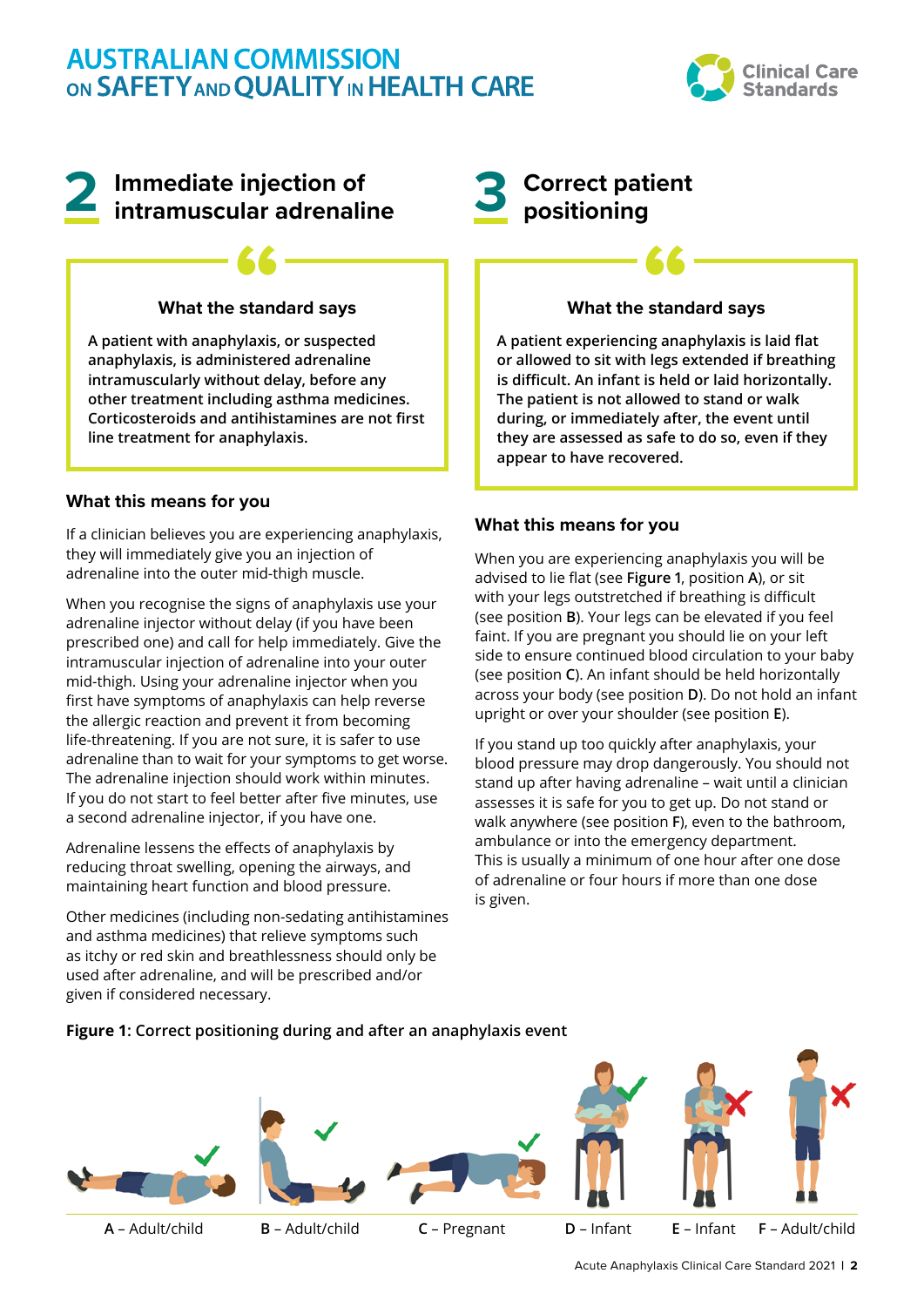

# **4 Access to a personal adrenaline injector in all healthcare settings**

# *<u>K</u>*<br>What the standard says

**A patient who has an adrenaline injector has access to it for self-administration during all healthcare encounters. This includes patients keeping their adrenaline injector safely at their bedside during a hospital admission.**

### **What this means for you**

If you have a personal adrenaline injector (such as an EpiPen or Anapen) and know how to use it, you should:

- Keep it close by while you are being treated in a health service, hospital, ambulance or clinic
- Tell your healthcare team that you have an adrenaline injector and arrange with them to keep it near you during your care
- Keep the adrenaline injector with your ASCIA Action Plan for Anaphylaxis in an unlocked location that you can easily reach.

If your child is admitted to hospital, their adrenaline injector can be kept at their bedside for you or staff to use if necessary.

Your healthcare team may want to confirm that you know how and when to use your adrenaline injector, and that it is safe to use.

If you believe you are having an allergic reaction and experience symptoms such as breathing difficulties, faintness, swelling of your tongue or tightness of your throat while in health care, lie down (or sit with your legs outstretched if breathing is difficult), use your adrenaline injector without delay and alert a staff member immediately.

# **5 Observation time following anaphylaxis**

# *<u>K</u>*<br>What the standard says

**A patient treated for anaphylaxis remains under clinical observation for at least four hours after their last dose of adrenaline, or overnight as appropriate according to the Australasian Society of Clinical Immunology and Allergy**  *Acute Management of Anaphylaxis* **guidelines. Observation timeframes are determined based on assessment and risk appraisal after initial treatment.**

#### **What this means for you**

When you have been treated for anaphylaxis you will be kept under clinical observation for at least four hours after the last injection of adrenaline. Adrenaline has a short duration of action and wears off quickly.

Occasionally some people have another episode of anaphylaxis without coming into contact with their allergic trigger and require further treatment with adrenaline. This is called 'biphasic anaphylaxis'. A clinician will review your risk of recurrence of anaphylaxis and re-exposure before you are discharged.

In some cases you may need to be admitted overnight for observation after having anaphylaxis if:

- You have received more than one dose of adrenaline to treat your anaphylaxis
- You have a history of severe asthma
- You have arrived late in the evening
- You live alone or a long way from healthcare services
- Your adrenaline injector cannot be replaced before you get home and you do not have another one.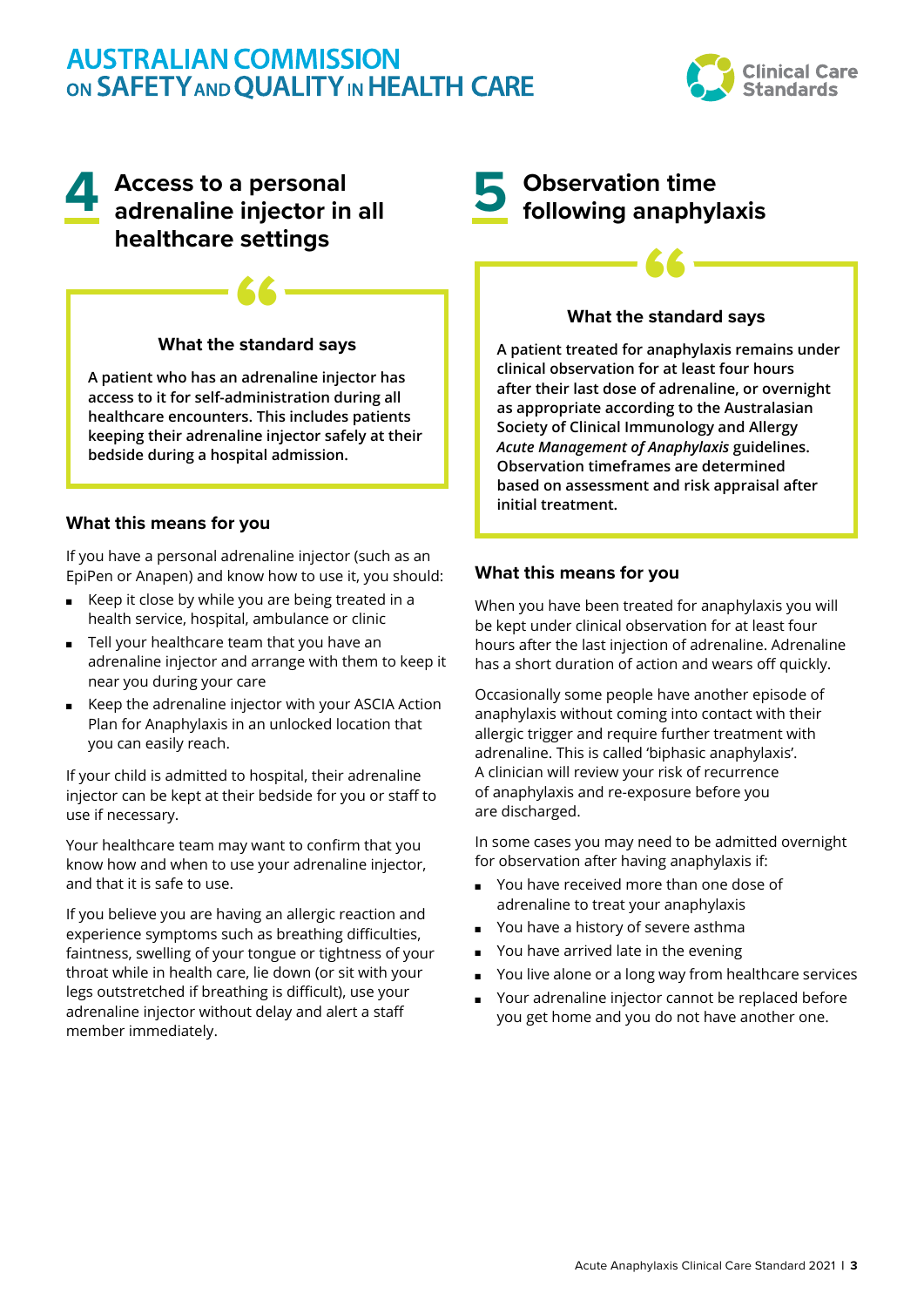

## **6 Discharge management and documentation**

# *<u>K</u>*<br>What the standard says

**Before a patient leaves a healthcare facility after having anaphylaxis, they are advised about the suspected allergen, allergen avoidance strategies and post-discharge care. The discharge care plan is tailored to the allergen and includes details of the suspected allergen, the appropriate ASCIA Action Plan, and the need for prompt follow-up with a general practitioner and clinical immunology/ allergy specialist review. Where there is a risk of re-exposure, the patient is prescribed a personal adrenaline injector and is trained in its use. Details of the allergen, the anaphylactic reaction and discharge care arrangements are documented in the patient's healthcare record.**

### **What this means for you**

Before you are discharged from hospital or a healthcare service, your clinician will talk to you about the cause or 'trigger' for the anaphylaxis (if known), and how to manage your allergy. These triggers are also called allergens. It is important that you know the trigger for your anaphylaxis so you can avoid it. You also need to know how to recognise an allergic reaction and what to do in case of another severe allergic reaction. In some cases, your trigger may not be known and further tests may be needed.

Before you are discharged it is important that you receive:

- Information about your allergic trigger and how to avoid it
- An ASCIA Action Plan that includes information about
	- − How to recognise an allergic reaction including anaphylaxis. Anaphylaxis may be different each time, so it is important that you can recognise all of the symptoms
	- − How to use the adrenaline injector, if prescribed
- Advice to see your general practitioner (GP) promptly, within one week
- Information on how to arrange an appointment with a clinical immunology/allergy specialist. If this is your first anaphylaxis event, the specialist will help to confirm the cause of your anaphylaxis, and advise you about how to manage your allergy. Ask your GP to refer you to an allergy specialist as soon as possible, if arrangements are not made by the hospital. If you already have a regular specialist, arrange to see them for follow-up
- Advice about wearing special jewellery to identify that you have an allergy.

If there is a risk of re-exposure to the trigger, you will also be given a personal adrenaline injector or a prescription for this medicine. If you are given a prescription, it is very important that you go to a pharmacy to get the adrenaline injector as soon as possible, preferably on the way home. Anaphylaxis could occur at any time and you will need to keep an adrenaline injector with you all the time. You, and your family or carer, should be trained on how to use the adrenaline injector.

If your anaphylaxis was caused by a medicine, you will be given an ASCIA Action Plan for Drug (Medication) Allergy and a record of the details of your drug allergy such as an ASCIA Record for Drug (Medication) Allergy. These will be filled out with your details. In the future, you will need to tell healthcare staff who may prescribe, or provide you with medicines, about your allergy. It is important that you know the medicine's active ingredient name so that so you can avoid it, and that this is accurately recorded in your healthcare record.

You can also enter or update information about your allergies within your My Health Record. A guide for consumers can be found at: **[nationalallergystrategy.](https://nationalallergystrategy.org.au/projects/australian-digital-health-agency/consumers) [org.au/projects/australian-digital-health-agency/](https://nationalallergystrategy.org.au/projects/australian-digital-health-agency/consumers) [consumers](https://nationalallergystrategy.org.au/projects/australian-digital-health-agency/consumers)**.

You can use the ASCIA Event record for allergic reactions to make a record of the anaphylaxis event: **[allergy.org.au/hp/anaphylaxis/anaphylaxis](https://www.allergy.org.au/hp/anaphylaxis/anaphylaxis-event-record)[event-record](https://www.allergy.org.au/hp/anaphylaxis/anaphylaxis-event-record)**.

Information for ongoing support services available in the community, such as the Allergy & Anaphylaxis Australia information and advice line (**1300 728 000**), and Australasian Society of Clinical Immunology and Allergy (ASCIA) information leaflets and website will be given to you.